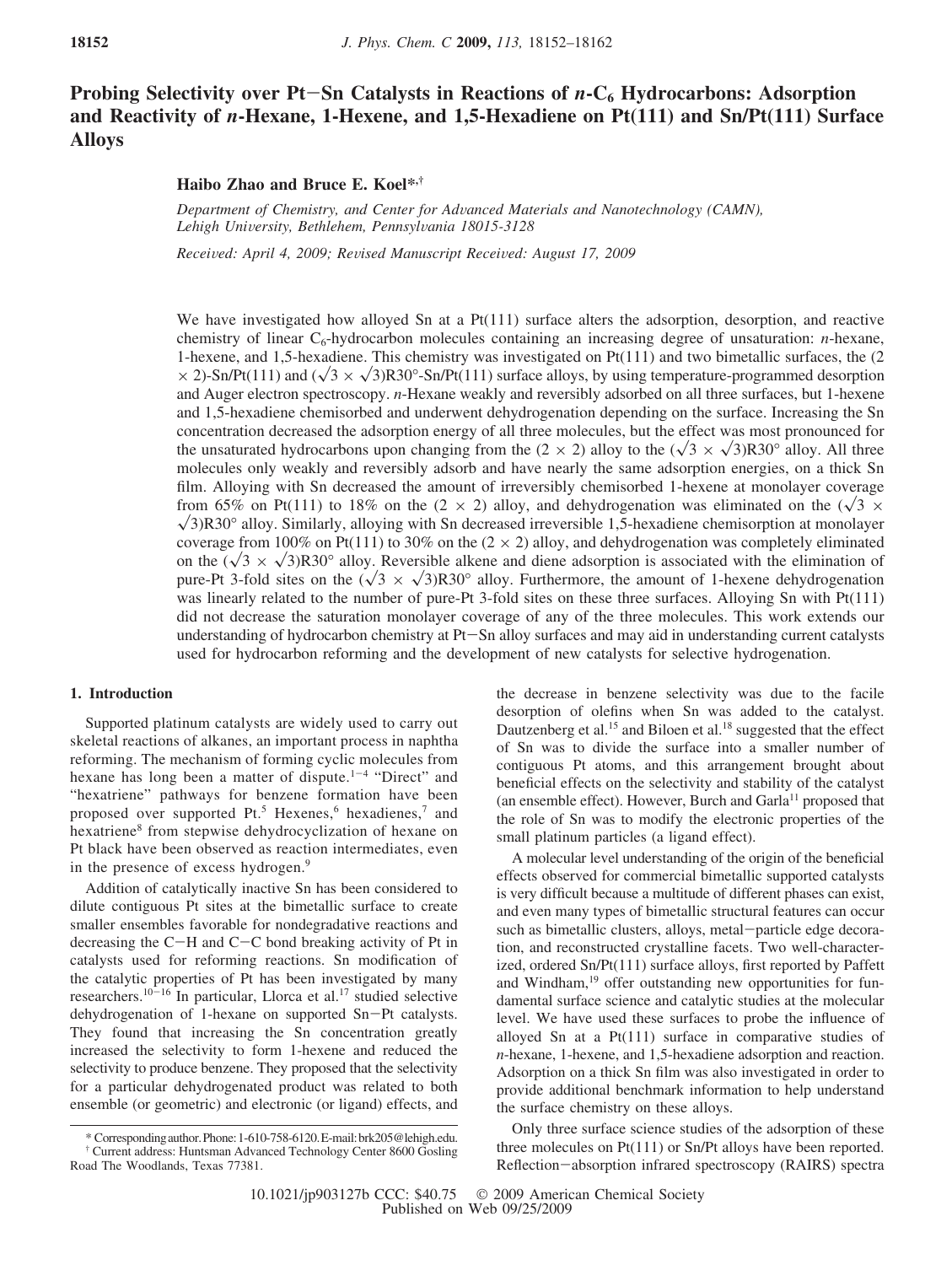after *n*-hexane adsorption on Pt(111) showed that the carbon chain is almost exclusively parallel to the metal surface at monolayer coverage.<sup>20</sup> The desorption activation energy,  $E_d$ , reported by Nuzzo et al. by using TPD was 12.8 kcal/mol.<sup>21</sup> RAIRS studies of 1-hexene decomposition on Pt(111) showed that chemisorbed 1-hexene starts to decompose at 250 K by forming hexylidyne ( $\equiv C(CH_2)_4CH_3$ ).<sup>22</sup> In related studies, butane is reversibly adsorbed on  $Pt(111),^{23}$  but cyclohexane partially decomposes on Pt $(111)$  during heating in TPD.<sup>24</sup> Adsorption and reaction studies of ethylene,<sup>25</sup> propene,<sup>26</sup> and 1-butene<sup>27</sup> on Pt(111) and these two Sn/Pt(111) surface alloys have shown that the substantial fraction of decomposition of these three alkenes on Pt(111) is greatly suppressed by alloying Sn in Pt(111). All of these three alkenes reversibly adsorb on the  $(\sqrt{3})$  $\times \sqrt{3}$ R30°-Sn/Pt(111) surface alloy. No decomposition occurs during heating in TPD because the molecular desorption activation energies are lower than the corresponding C-H bond breaking barriers on this surface. Compared with 1-butene, 1-hexene and 1,5-hexadiene are longer chain hydrocarbons (by two carbons), and  $1,5$ -hexadiene has an additional C=C double bond. This will cause an increase in the adsorption energies, which may be sufficient on the  $Sn/Pt(111)$  alloy surfaces to open up decomposition pathways and probe C-H bond breaking barriers. Another pathway, cyclization, may also occur for 1,5 hexadiene since cyclohexadiene has been observed to form high yields of benzene on these alloy surfaces.<sup>28</sup>

## **2. Experimental Methods**

Experiments were performed in a three-level UHV chamber that has been described earlier.<sup>29</sup> The Pt(111) crystal (Atomergic; 10 mm diam, 1.5 mm thick) was prepared by 1 keV  $Ar^+$ -ion sputtering and oxygen treatments ( $5 \times 10^{-7}$  torr O<sub>2</sub>, 900 K, 2 min) to give a clean spectrum using Auger electron spectroscopy (AES) and a sharp  $(1 \times 1)$  pattern in low energy electron diffraction (LEED).

The  $(2 \times 2)$ -Sn/Pt(111) and  $(\sqrt{3} \times \sqrt{3})R30^{\circ}$ -Sn/Pt(111) surface alloys were prepared by evaporating about two monolayers of Sn onto the Pt(111) crystal surface and subsequently annealing the sample to 1000 and 830 K for 30 s, respectively. On surfaces prepared as above, Sn is incorporated substitutionally into the surface layer at Pt lattice sites to form an ordered surface alloy with  $\theta_{\text{Sn}} = 0.25$ , corresponding to the (111) face of Pt<sub>3</sub>Sn, and  $\theta_{\text{Sn}} = 0.33$ , corresponding to a Pt<sub>2</sub>Sn surface structure. Sn atoms are "buckled" outward and protrude 0.02 nm above the surface-Pt plane on both surfaces.<sup>30</sup> For the  $(2)$  $\times$  2) structure, pure-Pt 3-fold sites are present, but no adjacent pure-Pt 3-fold sites exist. All pure-Pt 3-fold sites are eliminated in the  $(\sqrt{3} \times \sqrt{3})R30^{\circ}$  structure. For brevity throughout this paper, we will refer to the  $(2 \times 2)$ -Sn/Pt(111) and  $(\sqrt{3} \times$  $\sqrt{3}$ R30°-Sn/Pt(111) surface alloys as the (2  $\times$  2) and  $\sqrt{3}$  alloys respectively. Also, we evaporated Sn onto the Pt(111) surface until the Pt peak was no longer detected in AES to form a thick Sn film, and we investigated adsorption on this film too.

*n*-Hexane (Mallinckrodt, AR), 1-hexene (Aldrich Chemical Co., 97%), and 1,5-hexadiene (Alfa Aesar, 98%) were placed in glass reservoirs attached to a stainless steel dosing line and used as supplied after degassing by multiple freeze-pump-thaw cycles. These molecules were exposed on the Pt crystal by a microcapillary array doser connected to the gas line via a leak valve. All of the exposures reported herein are given simply in terms of the pressure measured by the ion gauge. No attempt was made to correct for the flux enhancement of the doser or ion gauge sensitivity. The mass spectrometer in the chamber was used to check the purity of the gases during dosing.



**Figure 1.** *n*-hexane ( $C_6H_{14}$ ) TPD traces following *n*-hexane exposures on (a) Pt(111) and the (b) (2  $\times$  2)-Sn/Pt(111) and (c) ( $\sqrt{3} \times \sqrt{3}$ )R30°-Sn/Pt(111) alloys at 110 K.

The heating rate was 3.6 K/s for all TPD experiments, and all exposures were given with the surface temperature at 110 K. AES measurements were made with a double-pass cylindrical mirror analyzer (CMA). The electron gun was operated at 3 keV beam energy and 1.5 *µ*A beam current. Coverages, *θ*, reported in this paper are referenced to the surface atom density of Pt(111) such that  $\theta_{\text{Pt}} = 1.0$  ML is defined as  $1.505 \times 10^{15}$ atoms  $\text{cm}^{-2}$ .

# **3. Results**

**3.1.** *n***-Hexane, C<sub>6</sub>H<sub>14</sub>. TPD spectra showing** *n***-hexane**  $(C_6H_{14})$  desorption from Pt(111) and the (2  $\times$  2) and  $\sqrt{3}$  alloys are shown in Figure 1, respectively. After low exposures, a desorption peak at 230 K from chemisorbed *n*-hexane was observed. Physisorbed species in the second layer formed after larger *n*-hexane exposures desorbed in low-temperature peaks near 145 K on all three surfaces. Our results are consistent with those observed by Nuzzo and co-workers, $^{21}$  although the monolayer peak in Figure 1 was 9 K lower than they observed. Alloying Sn with Pt(111) decreased the temperature of *n*-hexane desorption from the monolayer on the  $(2 \times 2)$  and  $\sqrt{3}$  alloys, forming peaks at 200 and 190 K, respectively. Analysis of these desorption peak temperatures leads to desorption activation energies of  $E_d = 59, 51$ , and 48 kJ/mol, respectively, by using the Redhead approach and assuming a pre-exponential factor of  $1 \times 10^{13}$  s<sup>-1</sup> and first order desorption kinetics.<sup>31</sup>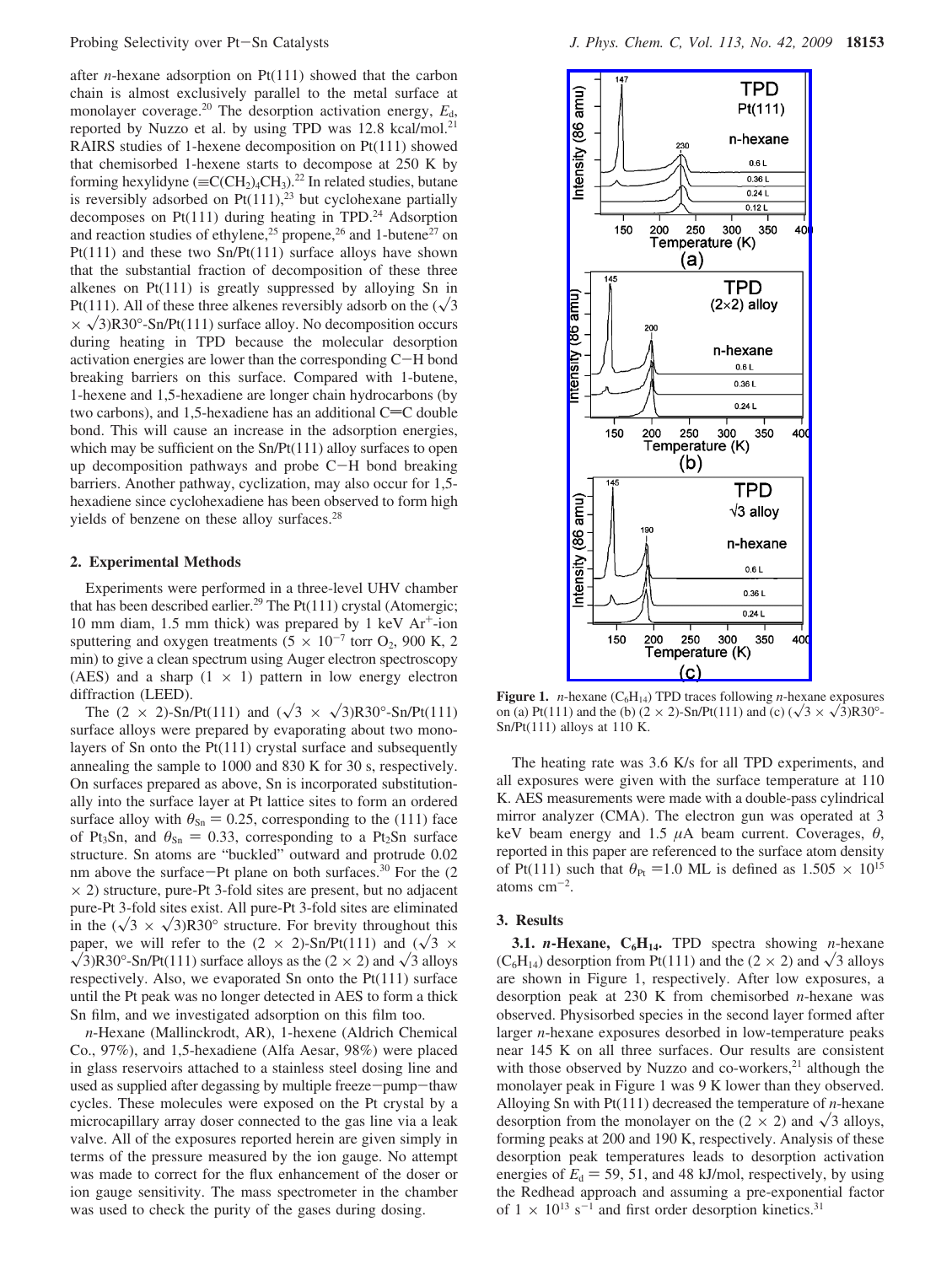

**Figure 2.** Comparison of the *n*-hexane  $(C_6H_{14})$  TPD curves after 0.36-L *n*-hexane exposures that produce coverages near one monolayer on Pt(111), the  $(2 \times 2)$ -Sn/Pt(111) and  $(\sqrt{3} \times \sqrt{3})R30^\circ$ -Sn/Pt(111) alloys, and a thick Sn film at 110 K.

No other desorbed products from reaction or decomposition were detected upon heating in TPD experiments (signals at 86, 84, 82, 80, 78, 28, 18, and 2 amu were monitored during TPD). In particular,  $H_2$  evolution from *n*-hexane dehydrogenation on Pt(111) and the Sn/Pt(111) alloys was negligible. Consistent with these TPD results, no carbon was detected by AES following any of the TPD experiments.

Figure 2 compares molecular *n*-hexane desorption spectra from  $Pt(111)$ , the two  $Sn/Pt(111)$  alloys, and a thick Sn film, for a coverage close to saturating the monolayer on each surface. The desorption peak temperature shifted down as the surface Sn concentration increased. *n*-Hexane desorbs on these Sn/ Pt(111) alloys in a single, relatively narrow desorption peak, which implies that there is a single, well-defined adsorption energy for *n*-hexane on these bimetallic surfaces that is characteristic of each alloy. This behavior was also observed for butane desorption from these alloy surfaces.23 *n*-Hexane only weakly adsorbs on pure Sn, and the monolayer desorption peak from a thick Sn film occurs at 166 K. This peak is only 20 K higher than the desorption peaks on Pt(111) and Pt(111)/Sn alloys, as in Figure 1, from condensed *n*-hexane two-layer films. This shows the expected result that the interaction between *n*-hexane and the Sn surface is weak but slightly stronger than the intermolecular interactions between *n*-hexane molecules in the condensed phase.

The coverage of *n*-hexane in the monolayer on  $Pt(111)$  can be determined by measuring the peak-to-peak ratio of C (272 eV) and Pt (237 eV) signals in AES obtained from the *n*-hexane monolayer. This was produced by annealing the sample to 160 K for 5 s after a 0.36 L exposure of *n*-hexane. This C(272)/ Pt(237) AES ratio was then compared to that obtained following a saturation exposure of ethylene  $(C_2H_4)$  on Pt(111) at 300 K, which produces  $0.25$  ML ethylidyne (CCH<sub>3</sub>).<sup>32</sup> The relative sizes of these signals give the relative coverage of *n*-hexane, assuming that the  $C(272)/Pt(237)$  AES ratio is linear in carbon coverage



Figure 3. 1-Hexene (C<sub>6</sub>H<sub>12</sub>) TPD traces following 1-hexene exposures on (a) Pt(111) and the (b)  $(2 \times 2)$ -Sn/Pt(111) and (c)  $(\sqrt{3} \times \sqrt{3})R30^{\circ}$ -Sn/Pt(111) alloys at 110 K.

over the small range of coverages involved. Then the relative coverage of *n*-hexane in the monolayers on the two Sn/Pt alloys in comparison to  $Pt(111)$  can be derived readily from the relative TPD peak areas. The *n*-hexane monolayer coverages on Pt(111) and the  $(2 \times 2)$  and  $\sqrt{3}$  alloys were 0.23, 0.24, and 0.25 ML, respectively. The larger apparent monolayer coverage of 0.31 ML on the Sn film may be caused by surface roughness in the film due to nonideal layering in the film, which was grown at low temperature, and this could also contribute to the breadth of the desorption peak.

**3.2. 1-Hexene, C<sub>6</sub>H<sub>12</sub>.** Figure 3a shows a series of 1-hexene  $(C_6H_{12})$  TPD spectra obtained by monitoring the major cracking fraction (41 amu) signal of 1-hexene in the QMS after 1-hexene adsorption on Pt(111) at 110 K. Other than molecular 1-hexene, and  $H_2$  from 1-hexene dehydrogenation, no other desorbed reaction products were detected in our TPD experiments. Signals at 86, 84, 82, 80, 78, 28, 18, and 2 amu were monitored. For small exposures, 1-hexene is irreversibly adsorbed and no molecular desorption occurs during subsequent heating in TPD. Chemisorbed 1-hexene initially desorbs in a peak at 284 K, with  $E<sub>d</sub> = 73$  kJ/mol. The slight peak shift to 279 K when the monolayer saturation coverage is reached is likely caused by weak lateral repulsive interactions in the monolayer. Further exposures resulted in low temperature peaks and eventually populated some weakly bonded species characteristic of multilayer desorption.

Figure 3b shows TPD spectra of 1-hexene desorption after increasing exposures of 1-hexene on the  $(2 \times 2)$  alloy at 110 K. After small exposures, molecular 1-hexene desorption was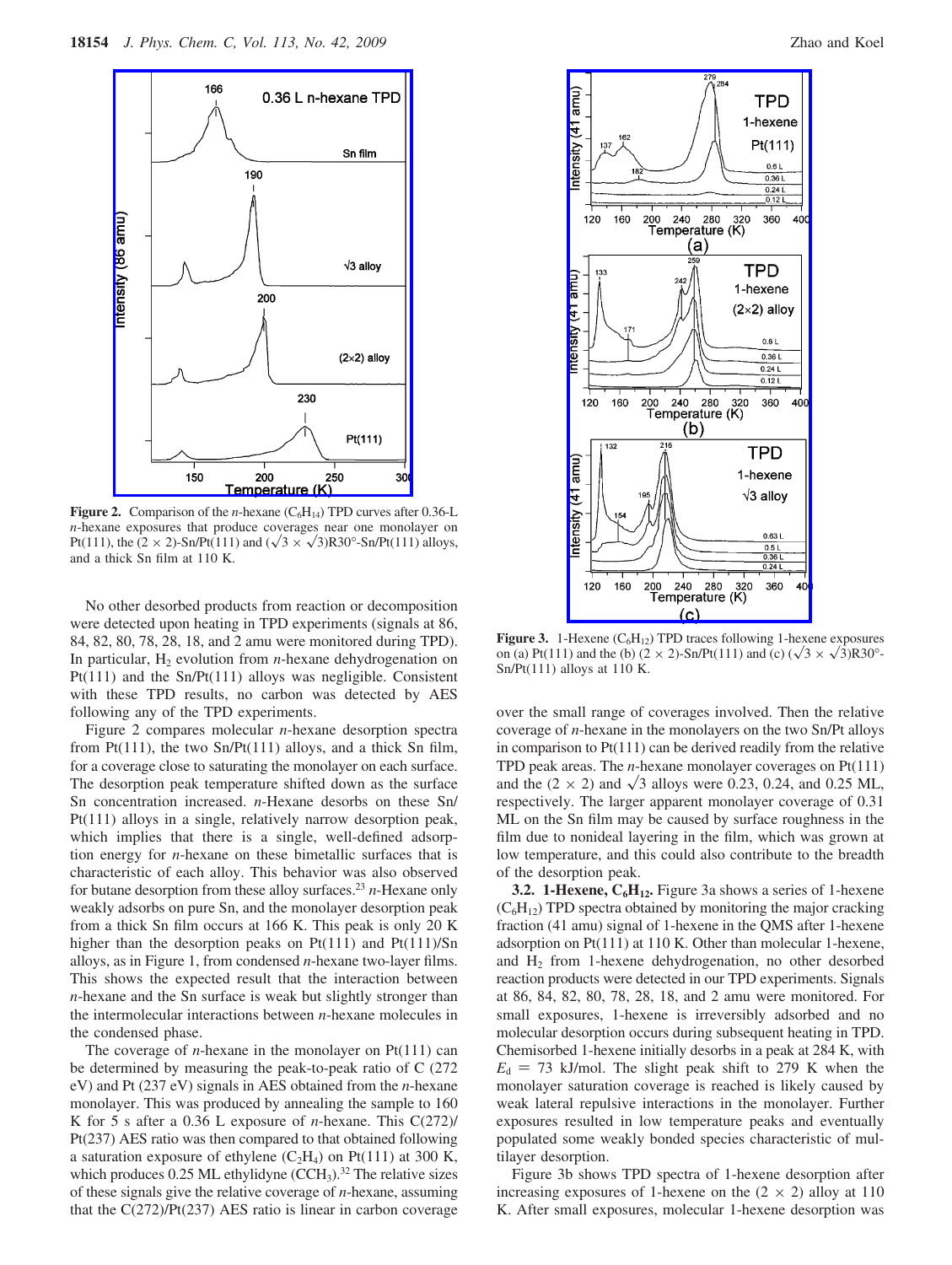

**Figure 4.** Comparison of the 1-hexene  $(C_6H_{12})$  TPD curves after 1-hexene exposures that produce coverages near one monolayer on Pt(111), the (2 × 2)-Sn/Pt(111) and ( $\sqrt{3}$  ×  $\sqrt{3}$ )R30°-Sn/Pt(111) alloys, and a thick Sn film at 110 K.

observed in a peak at 259 K ( $E_d$  = 66 kJ/mol). A new desorption peak at 242 K  $(E_d = 62 \text{ kJ/mol})$  was observed after an exposure of 0.36 L, also due to desorption from the chemisorbed layer. A low-temperature peak at 133 K could be increased in size without limit using larger exposures and thus is attributed to desorption from physisorbed multilayer states.

A series of 1-hexene TPD spectra following increasing 1-hexene exposures on the  $\sqrt{3}$  alloy is shown in Figure 3c. After small exposures, a single desorption peak at 216 K ( $E_d = 55$ ) kJ/mol) was observed, but a second desorption peak at 195 K  $(E_d = 49 \text{ kJ/mol})$  is also assigned to desorption from the monolayer. At a coverage prior to the formation of the sharp multilayer peak at 132 K, another broad desorption feature appeared near 154 K.

Figure 4 compares TPD curves for 1-hexene molecular desorption from Pt(111), two Sn/Pt(111) surface alloys, and a thick Sn film. This shows more clearly how the desorption peak temperature of 1-hexene in the monolayer shifts down as the surface Sn concentration increases. The 163 K peak on the Sn film is very close to that for *n*-hexane in Figure 2, consistent with a weak physisorption interaction. On  $Pt(111)$ , the amount of molecular 1-hexene desorption is smaller than that from the two alloys even though similar monolayer coverages were formed (as discussed below). This is due to the greater extent of decomposition that occurs on Pt(111) compared with that on the alloys during TPD, as shown more clearly by the  $H_2$ TPD spectra shown in Figure 5. Thus, alloyed Sn weakens the bonding of 1-hexene to the Pt(111) surface and suppresses the decomposition of chemisorbed 1-hexene. Unlike 1-hexane, the amount of 1-hexene desorption from the adsorbed monolayer on a thick Sn film was less than that from the two surface alloys. This may be caused by surface roughness (nonideal layering) in the film, which can vary with the preparation of each film.

Small ( $C_2 - C_5$ ) linear alkenes are all di- $\sigma$ -bonded to Pt(111) at  $100-230$  K,<sup>33-35</sup> and 1-hexene has a desorption activation energy that is similar to that for ethylene,<sup>25</sup> propene,<sup>26</sup> and



Figure 5. (a)  $H_2$  TPD traces resulting from 1-hexene dehydrogenation after 1-hexene exposures on Pt(111) at 110 K. (b) Comparison of the H2 TPD curves after 0.36-L 1-hexene exposures that produce coverages near one monolayer on Pt(111) and the (2  $\times$  2)-Sn/Pt(111) and ( $\sqrt{3}$   $\times$  $\sqrt{3}$ )R30°-Sn/Pt(111) alloys at 110 K.

1-butene.27 It is reasonable to infer that 1-hexene is also di- $\sigma$ -bonded on Pt(111). Chesters and co-workers<sup>22</sup> concluded that this species was converted to adsorbed hexylidyne  $((\equiv C(CH_2)_4CH_3)$  at 250 K. We found previously<sup>25</sup> that ethylene was still di-*σ*-bonded on both of these alloys but that it was less rehybridized from  $sp<sup>2</sup>$  toward  $sp<sup>3</sup>$  as the alloyed Sn concentration increased. Observation of similar decreases in the desorption activation energy, that is, weakening of the chemisorption bond strength, for 1-hexene and ethylene suggests that di-*σ*-bonded 1-hexene is also present on the surfaces of these two alloys at low temperature.

We have no clear assignment of the origin of the weakly bonded states that desorb from Pt(111) and two Sn/Pt alloy surfaces at 150-180 K. Similar features were also observed for 1-butene and isobutene<sup>27</sup> adsorption on the two surface alloys. We suppose that these states are not really part of the chemisorbed monolayer; that is, they do not have site-specific and geometry-specific bonding interactions with the surface, but they do have a fair energetic distinction from other physisorbed, second-layer and multilayer species on these surfaces due to some appreciable additional interaction with the surface.

 $H<sub>2</sub>$  TPD spectra following various exposures of 1-hexene on Pt(111) at 110 K are shown in Figure 5a. The  $H_2$  yield was constant for all exposures larger than 0.6 L. Below this value, the  $H<sub>2</sub>$  yield increased with increased 1-hexene exposure even though molecular 1-hexene desorption starts at an exposure near 0.24 L, as shown in Figure 3. This competition between dehydrogenation and molecular desorption is different from that observed in 1-butene TPD on  $Pt(111)<sup>27</sup>$  where the H<sub>2</sub> yield saturated as soon as molecular 1-butene desorption began. After 1-hexene exposures of  $0.12$  L or below,  $H_2$  desorption occurred primarily in a broad feature peaked at 348 K with a shoulder at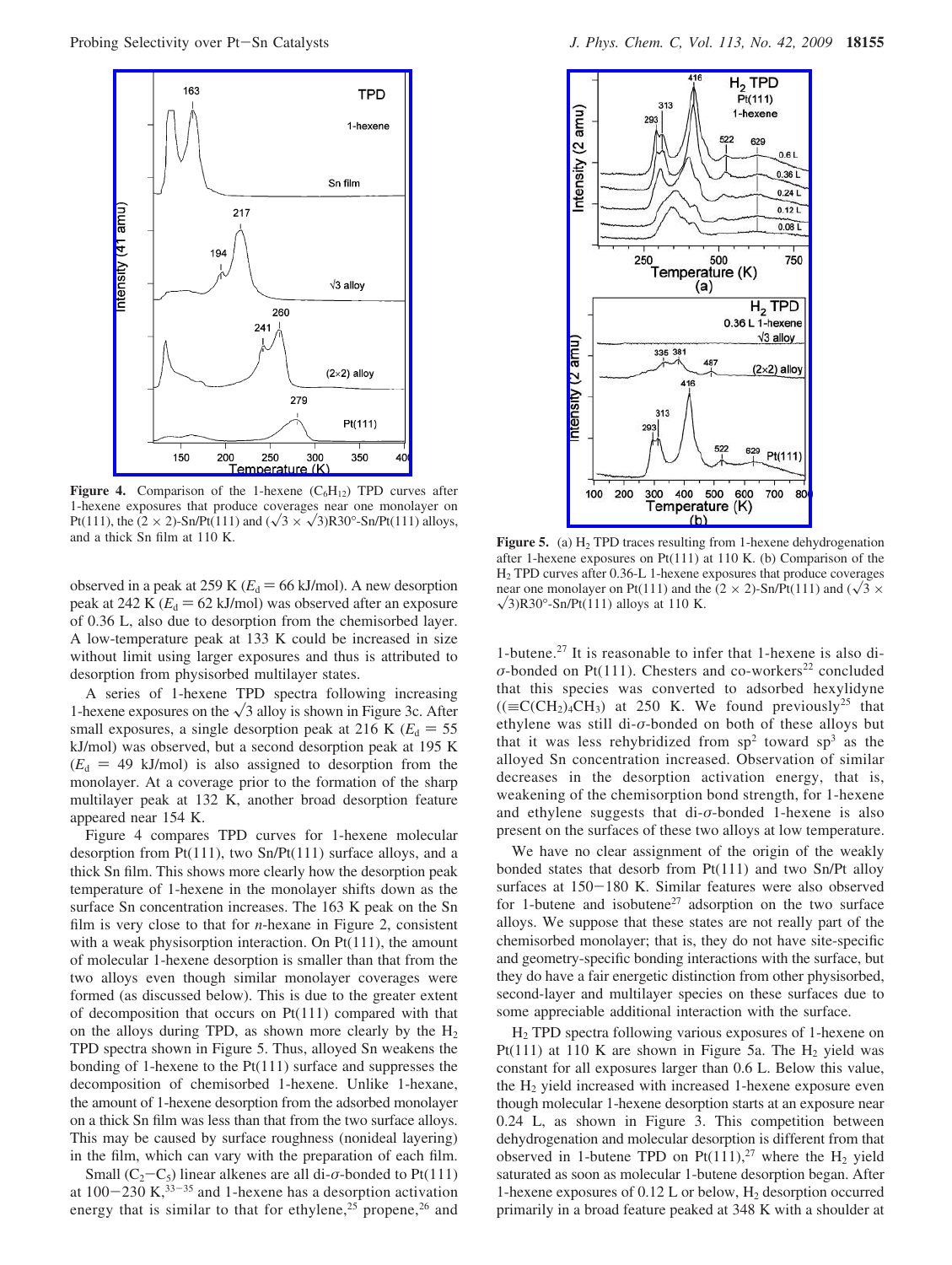

**Figure 6.** Uptake curves showing adsorption kinetics as derived from TPD experiments for 1-hexene adsorption on Pt(111) at 110 K. Total chemisorption: the amount of 1-hexene that chemisorbs at 110 K.  $H_2$ (irr-chemisorption): the amount of 1-hexene dehydrogenating in TPD that is calculated from  $H_2$  TPD peak areas.  $C_6H_{12}$  (rev-chemisorption): the amount of chemisorbed 1-hexene that desorbs as 1-hexene in TPD. Physisorption: the amount of physisorbed 1-hexene that desorbs in TPD in peaks at very low temperature.

422 K. This is similar to that observed for 1-butene on Pt(111). Some weak  $H_2$  desorption features also extend from  $500-800$ K.  $H_2$  desorption after  $H_2$  exposures occurs about 350 K, and this indicates that the lowest temperature  $H_2$  evolution from dehydrogenation of low coverages of 1-hexene is likely to be  $H<sub>2</sub>$ -desorption rate-limited. Previous RAIRS results<sup>22</sup> identified that 1-hexene dehydrogenated to form hexylidyne at 270 K. The  $H_2$  desorption profile from the 1-hexene monolayer on Pt(111) has a characteristic structure with six identifiable peaks or features at 293, 313, 416, 450, 522, and 629 K.

 $H_2$  desorption spectra from 1-hexene monolayers on Pt(111) and the  $(2 \times 2)$  and  $\sqrt{3}$  alloys are compared in Figure 5b. The amount of H<sub>2</sub> evolved from the  $(2 \times 2)$  alloy is only 27% of the  $H_2$  yield from Pt(111). This corresponds to dehydrogenation of 18% of the chemisorbed 1-hexene monolayer on the  $(2 \times 2)$ alloy (as determined below). No  $H_2$  desorption was detected from the  $\sqrt{3}$  alloy because of 1-hexene reactions. Thus, alloying Sn dramatically suppressed the surface reactivity and the amount of 1-hexene dehydrogenation (as monitored by the  $H_2$  desorption yield) on both alloys. AES measurements taken after TPD experiments on both alloys were fully consistent with these conclusions based on the H<sub>2</sub> TPD results.

Figure 6 summarizes the adsorption kinetics of 1-hexene on Pt(111) at 110 K obtained from TPD measurements. This "uptake curve" also provides information on the monolayer saturation coverage and amount of 1-hexene dehydrogenation during TPD.  $H_2$  and  $C_6H_{12}$  were the only gases observed to desorb from the surface, and these product yields reflect the amounts of reversible and irreversible chemisorption. Calibration of such an uptake curve is reported in more detail elsewhere.<sup>26</sup> Briefly, we utilized the  $H_2$  TPD yield from the well-known dehydrogenation of 0.25 ML ethylidyne (CCH3) on Pt(111) to give an absolute calibration for the  $H_2$  TPD area from irreversibly adsorbed 1-hexene. Assuming the sticking coefficient of 1-hexene on Pt(111) at 110 K is independent of coverage, we can then calibrate the 1-hexene TPD area by forcing the slope of the total 1-hexene uptake curve to be same as that for the irreversibly adsorbed curve before molecular 1-hexene desorption occurs. The monolayer saturation coverage of chemisorbed

1-hexene is given by the sum of the two curves, irreversibly and reversibly adsorbed 1-hexene. In this manner, we determine that this value was  $0.19$  ML on Pt(111) and  $65\%$  of the monolayer fully dehydrogenated during TPD. This approach provides a relationship between 1-hexene desorption peak area and 1-hexene coverage, and this was used to calibrate the 1-hexene saturation coverage on the two alloys, which was 0.18 and 0.20 ML on  $(2 \times 2)$  and  $\sqrt{3}$  alloys, respectively.

The above method requires a significant region in which all chemisorbed molecules are irreversibly adsorbed and there is no competition between molecular desorption and dehydrogenation. If such a situation is not realized, one can use a second method to estimate the saturation coverage and dehydrogenation percentage that only requires a comparison between two 1-hexene TPD spectra, one of which is taken at an exposure larger than one monolayer. One only has to assume that the sticking coefficient in the monolayer and multilayer are the same at the substrate dosing temperature. This is a reasonable assumption in nearly all cases involving gaseous organic molecules at room temperature colliding with a metal substrate at 100 K.36 After an exposure *A* that gives a physisorbed molecular desorption peak area  $S_{phys,A}$  and chemisorbed molecular desorption peak area  $S_{chem\_A}$ , one can calculate the peak area  $S_{\text{total\_A}}$  by using  $S_{\text{total\_A}} = S_{\text{phys\_A}} + S_{\text{chem\_A}}$ . A measurement of the amount of adsorbed molecules that decompose  $\theta_{\text{dec}_A}$  is also required, and this was obtained from the  $H<sub>2</sub>$  TPD spectra in this case. Similar parameters are then obtained after a different exposure *B*. The following equation can then be used to obtain the value for a variable denoted as *X*, which is the derived factor that converts the molecular TPD area into units of coverage:

$$
\frac{A}{B} = \frac{\left(\frac{S_{total\_A}}{X} + \theta_{dec\_A}\right)}{\left(\frac{S_{total\_B}}{X} + \theta_{dec\_B}\right)}
$$
(1)

The monolayer saturation coverage ( $\theta_{\text{sat}}$ ) on the surface can then be calculated from  $(S_{chem\_A})/(X) + \theta_{dec\_A}$  and the percentage dehydrogenation is given by  $(\theta_{dec}A)/(\theta_{sat}) \times 100\%$ . Using this method, we calculated a monolayer saturation coverage of 1-hexene on Pt(111) of 0.19 ML, which is identical with that obtained from Figure 6.

**3.3. 1,5-Hexadiene, C<sub>6</sub>H<sub>10</sub>. TPD spectra for 1,5-hexadiene** desorption were obtained by monitoring the signal at 67 amu, the major cracking fraction peak from 1,5-hexadiene in the QMS, after 1,5-hexadiene exposures on Pt(111) at 110 K. Some of these are given in Figure 7a. After small exposures, no molecular 1,5-hexadiene desorption was observed, and only  $H_2$ was liberated from surface. Signals at 86, 84, 82, 78, 28, and 2 amu were monitored to search for other desorbed products. Larger exposures of 1,5-hexadiene lead to a peak at 227 K. One would expect that 1,5-hexadiene has a much stronger interaction (nearly twice as strong) with Pt(111) than 1-hexene because it contains an additional  $C=C$  double bond. The desorption peak at 227 K corresponds to a desorption activation energy of only 58 kJ/mol, which is 15 kJ/mol lower than that for 1-hexene chemisorbed on Pt(111) and almost the same value as that for 1-hexane adsorbed on Pt(111). This indicates that this peak is not from the chemisorbed monolayer. Increasing the exposure eventually caused formation of a second layer from which species desorb at 157 K. A multilayer desorption peak at 132 K was also observed at higher exposures (not shown). Since the desorption peak at 227 K is not assigned to the chemisorbed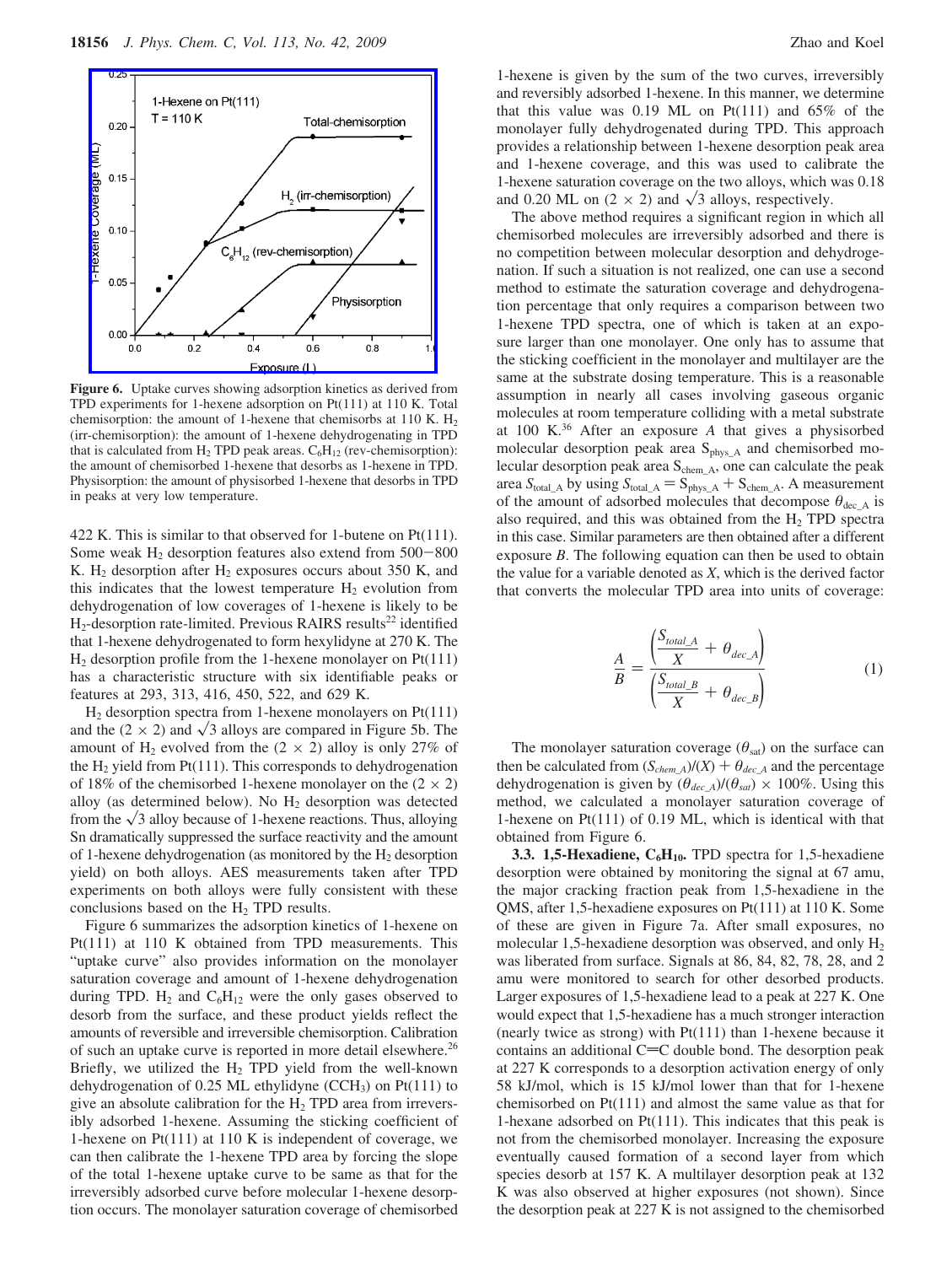

**Figure 7.** 1,5-Hexadiene  $(C_6H_{10})$  TPD traces following 1,5-hexadiene exposures on (a) Pt(111) and the (b)  $(2 \times 2)$ -Sn/Pt(111) and (c)  $(\sqrt{3})$  $\times \sqrt{3}$ R30°-Sn/Pt(111) alloys at 110 K.

monolayer and no desorption peak higher than 227 K was observed, we conclude that chemisorbed 1,5-hexadiene fully dehydrogenated during TPD.

1,5-Hexadiene TPD spectra after increasing 1,5-hexadiene exposures on the  $(2 \times 2)$  alloy are given in Figure 7b. Molecular 1,5-hexadiene desorption from the chemisorbed monolayer was observed even at low exposures in two peaks at 373 ( $E_d = 96$ ) kJ/mol) and 291 K ( $E_d = 75$  kJ/mol). Increasing the exposure led to a new peak at 213 K, which is close to the peak at 227 K seen for 1,5-hexadiene on Pt(111). Large exposures caused the formation of a second layer, which desorbed at 156 K and a multilayer desorption peak at 132 K.

A series of 1,5-hexadiene TPD spectra that were obtained after 1,5-hexadiene exposures on the  $\sqrt{3}$  alloy is shown in Figure 7c. Desorption from the chemisorbed monolayer was initially observed in a broad peak at 282 K ( $E_d = 72$  kJ/ mol) after small exposures, but larger exposures led to a new peak at 192-200 K. Species present in the multilayer desorb at 132 K.

Figure 8 compares 1,5-hexadiene desorption on Pt(111), the  $(2 \times 2)$  and  $\sqrt{3}$  alloys, and a thick Sn film. Alloying Sn with Pt(111) inhibited dehydrogenation of chemisorbed 1,5-hexadiene, and this led to increased high temperature molecular desorption. Desorption in four peaks, in addition to the multilayer peak at 134 K, was observed in TPD from the  $(2 \times$ 



**Figure 8.** Comparison of the 1,5-hexadiene  $(C_6H_{10})$  TPD curves after 0.36 L 1,5-hexadiene exposures that produce coverages near one monolayer on Pt(111), the  $(2 \times 2)$ -Sn/Pt(111) and  $(\sqrt{3} \times \sqrt{3})R30^\circ$ -Sn/Pt(111) alloys, and a thick Sn film at 110 K.

2) alloy. These peaks appear at 373, 291, 213, and 158 K with  $E<sub>d</sub> = 96, 75, 54,$  and 39 kJ/mol, respectively. These multiple peaks mean that 1,5-hexadiene had several different chemisorption states on the  $(2 \times 2)$  alloy. On the  $\sqrt{3}$  alloy, the broad 1,5-hexadiene desorption peak around 282 K corresponds to a desorption activation energy of 72 kJ/mol, which is 17 kJ/mol larger than that of 1-hexene on the  $\sqrt{3}$  alloy. The desorption peak at 196 K ( $E_d$  = 50 kJ/mol) on the  $\sqrt{3}$  alloy is close to that of 1-hexene on the same surface. 1,5-Hexadiene only has a weak adsorption interaction on a thick Sn film and desorbs at the same temperature as *n*-hexane and 1-hexene.

A saturation coverage of 0.13 ML for 1,5-hexadiene adsorption on Pt(111) can be calculated from the  $H_2$  TPD spectra assuming complete dehydrogenation of the chemisorbed monolayer. By using the second method introduced above, we calculated that the monolayer saturation coverages of 1,5 hexadiene on the  $(2 \times 2)$  and  $\sqrt{3}$  alloys were 0.14 and 0.20 ML, respectively.

H2 TPD spectra from the dehydrogenation of chemisorbed 1,5-hexadiene on Pt(111) are shown in Figure 9a.  $H_2$  evolution was saturated after a 1,5-hexadiene exposure of 0.24 L. The H<sub>2</sub> desorption profile had five main peaks: 285, 383, 413, 488, and 585 K at large coverages. The lowest temperature  $H_2$  desorption from the dehydrogenation of 1,5-hexadiene is likely to be  $H_2$ desorption rate-limited, because  $H_2$  desorption from  $H_2$  exposures occurs at about 350 K. This conclusion is sensible because 1,5-hexadiene should be at least as reactive as 1-hexene.  $H_2$ desorption peaks above 350 K represent reaction-rate limited production of  $H_2$ . The  $H_2$  desorption peaks had an area ratio of 3.5:3.5:3 for desorption at temperatures below 350 K, 350-<sup>450</sup> K, and above 450 K, indicating that 1,5-hexadiene lost either 3 or 4 H atoms during the first step (or steps) of dehydrogenation.

Figure 9b provides a summary of  $H_2$  desorption from 1,5hexadiene dehydrogenation. No H<sub>2</sub> desorption was observed from the  $\sqrt{3}$  surface alloy, while 32% of the amount of H<sub>2</sub> evolved from Pt(111) was desorbed from the  $(2 \times 2)$  alloy.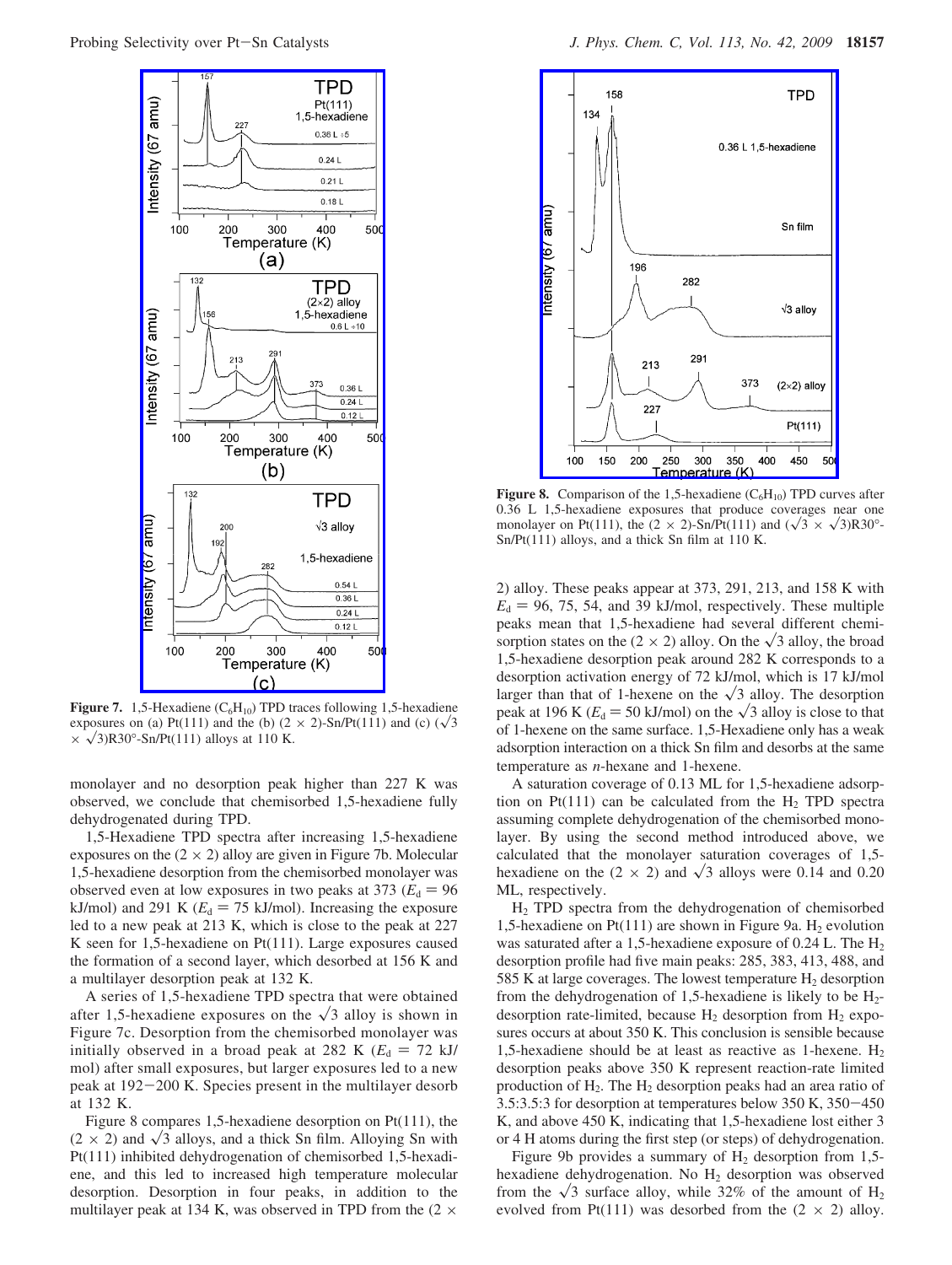

**Figure 9.** (a)  $H_2$  TPD traces resulting from 1,5-hexadiene dehydrogenation after 1,5-hexadiene exposures on Pt(111) at 110 K. (b) Comparison of the  $H_2$  TPD curves after 0.36 L 1,5-hexadiene exposures that produce coverages near one monolayer on Pt(111) and the  $(2 \times$ 2)-Sn/Pt(111) and  $(\sqrt{3} \times \sqrt{3})R30^\circ$ -Sn/Pt(111) alloys at 110 K.



**Figure 10.** Plot of the peak temperatures observed in TPD for molecular desorption after *n*-hexane, 1-hexene, and 1,5-hexadiene exposures to produce submonolayer coverages on Pt(111), the  $(2 \times$ 2)-Sn/Pt(111) and  $(\sqrt{3} \times \sqrt{3})R30^\circ$ -Sn/Pt(111) alloys, and a thick Sn film at 110 K. The right-hand axis gives an estimate of the corresponding molecular desorption activation energies as derived from a simple Redhead analysis.

Dehydrogenation of 1,5-hexadiene on the  $(2 \times 2)$  alloy resulted primarily in three broad,  $H_2$ -desorption peaks at 330, 390, and 496 K, and this  $H_2$  yield corresponds to dehydrogenation of 30% of the monolayer saturation coverage of 1,5-hexadiene. The amount of residual carbon detected by AES measurements after these TPD experiments on both the  $(2 \times 2)$  and the  $\sqrt{3}$ alloys was consistent with these results.

Figure 10 and Figure 11 summarize the quantitative aspects of our results for *n*-hexane, 1-hexene, and 1,5-hexadiene adsorption, desorption, and reaction on Pt(111), the  $(2 \times 2)$ and  $\sqrt{3}$  alloys, and a Sn film, specifically evaluating the influence of the amount of alloyed Sn on these results. Figure



Figure 11. Plots of the monolayer saturation coverage (left-hand axis; solid points) and dehydrogenation percentage (right-hand axis; open points) following adsorption of *n*-hexane, 1-hexene, 1,5-hexadiene monolayers on Pt(111), and the  $(2 \times 2)$ -Sn/Pt(111) and  $(\sqrt{3} \times$  $\sqrt{3}$ R30°-Sn/Pt(111) alloys at 110 K.

10 provides plots of the molecular desorption peak temperatures and corresponding activation energies for *n*-hexane, 1-hexene, 1,5-hexadiene desorption. Peak temperatures at submonolayer coverages were used to construct this plot. The temperature and activation energy of the higher of the two desorption peaks observed for 1-hexene and 1,5-hexadiene on the two alloys is plotted in Figure 10. Our results for the adsorption and desorption of all three molecules on a thick Sn film confirms that all of these molecules have only a very weak interaction with metallic Sn atoms and Sn was inactive for activating any bonds in these molecules. Furthermore, *n*-hexane, 1-hexene, and 1,5-hexadiene have similar  $E_d$  values on a thick Sn film. Figure 11 gives plots of the saturation coverage (left-hand axis; solid points) and dehydrogenation percentage (right-hand axis; open points) for all three molecules versus the surface Sn concentration. A detailed discussion of these figures is provided in Discussion below.

#### **4. Discussion**

**4.1. Adsorption and Desorption of** *n***-Hexane.** Adsorption of *n*-hexane on Pt(111) and two Sn/Pt(111) surface alloys was completely reversible. Previous work by Chesters and coworkers<sup>22</sup> using RAIRS was interpreted in terms of a preference by *n*-hexane for an adsorption geometry in which it is lying "flat" on Pt(111) with the hydrocarbon backbone parallel to the surface plane. The presence of Sn in the surface layer of these Sn/Pt(111) alloys decreased the interaction of *n*-hexane with the surface, that is, lowered the adsorption energy, which was measured in these experiments by the decreased activation energy for *n*-hexane desorption. This is illustrated in Figure 10. Similar effects have been seen previously for butane, $^{23}$  cyclohexane,<sup>24</sup> and other alkanes adsorbed on these  $Sn/Pt(111)$  alloys. A small, linear decrease in the desorption activation energy occurs for all of the alkanes and cycloalkanes investigated, with a very similar slope for increasing Sn concentration. It is worth noting that *n*-hexane desorbed from these two Sn/Pt(111) alloys in a single, narrow peak. This observation suggests that the Sn/ Pt(111) surface alloys can be prepared to be quite homogeneous in composition and structure, with few defects beyond those inherent to typical surfaces of metal single-crystal samples.

In contrast to its effect on adsorption energies, the presence of alloyed Sn did not reduce the monolayer saturation coverage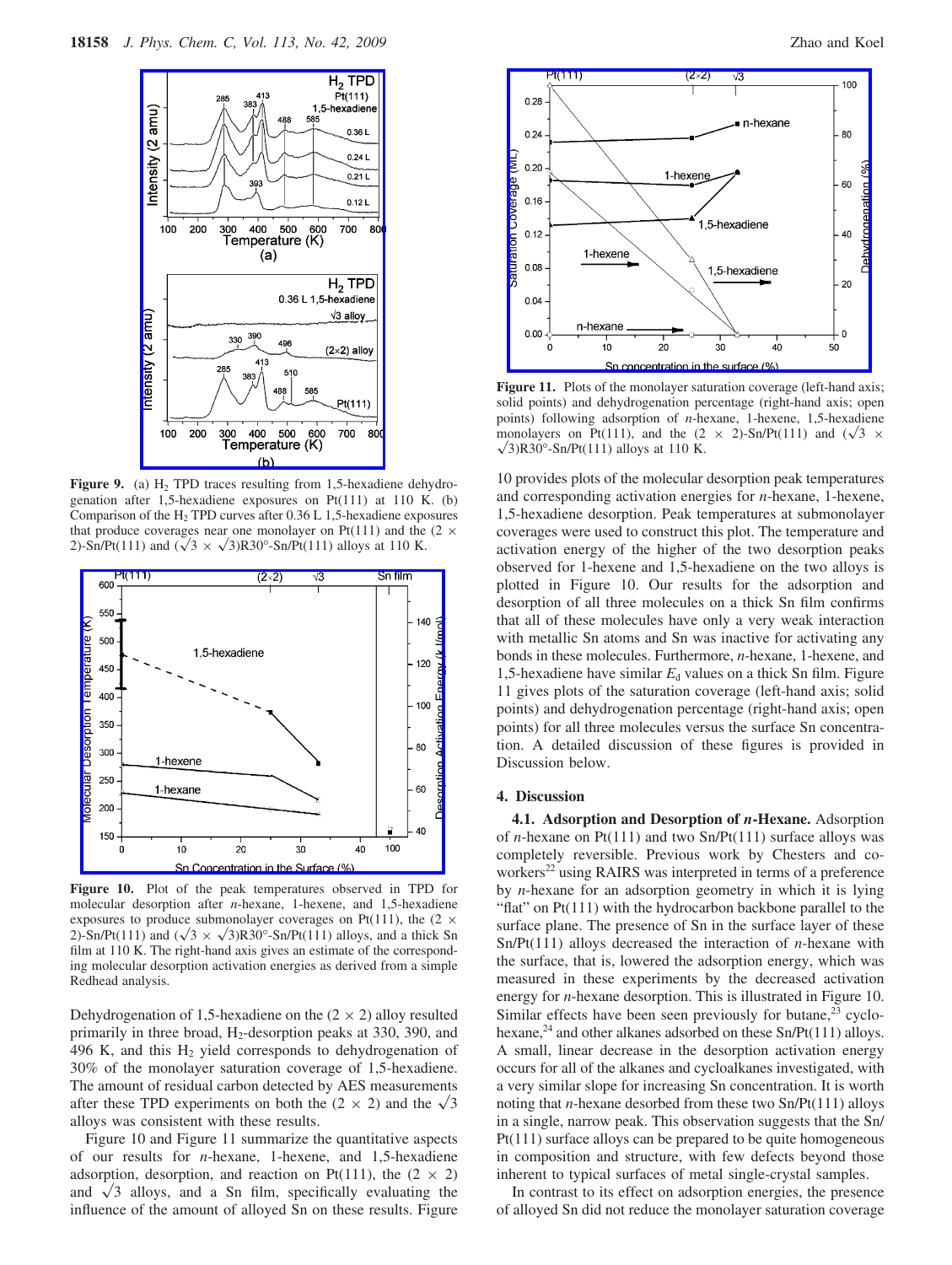of *n*-hexane from that on Pt(111) and apparently even increased it slightly (10%) on the  $\sqrt{3}$  alloy. This is shown in Figure 11. Sn has been referred to commonly as an inert site-blocking component in discussing the hydrocarbon conversion chemistry that occurs on Pt-Sn bimetallic catalysts.15,18 Our results show that Sn on these two alloys has no site-blocking effect on the initial elementary step in the catalysis of alkane conversion, that is, adsorption of the alkane reactant as probed here by *n*-hexane adsorption at low temperatures.

On Pt(111), *n*-hexane and cyclohexane have the same desorption activation energies, indicating similar adsorption interactions with the surface. However, cyclohexane is more reactive than *n*-hexane on Pt(111), and cyclohexane starts to dehydrogenate at 180-195 K and forms benzene at 270-<sup>340</sup> K in the dehydrogenation process. *n*-Hexane does not undergo any dehydrogenation during heating in TPD following *n*-hexane adsorption on Pt(111). These observations illustrate that the <sup>C</sup>-H bond-breaking barrier of alkanes and cycloalkanes is different on Pt(111).

**4.2. 1-Hexene Adsorption and Reaction.** The desorption of chemisorbed 1-hexene on Pt(111) occurs in a peak at 279 K, which is very close to the ethylene desorption peak in TPD at 284 K.25 This result indicates that 1-hexene is similarly di- $\sigma$ -bonded to Pt(111) at low temperatures and the Pt-C bond strength only slightly decreases upon substitution of alkyl groups for H atoms in the ethylene molecule. Similar results were also observed previously for propene<sup>26</sup> and 1-butene.<sup>27</sup> The 1-hexene TPD spectra in Figure 3a reveal another desorption peak at 162 K near monolayer saturation coverage, and this peak did not increase substantially with larger exposures. This observation implies that we should not simply assign this peak to desorption of physisorbed molecules adsorbed in the second layer. Similar low-temperature peaks were also observed after 1-butene and isobutene<sup>27</sup> adsorption on Pt(111), but no such features were observed for ethylene and propene.26 It is possible that this peak arises from molecules that chemisorb on the Pt(111) surface but that are only weakly  $\pi$ -bonded because of hindered access to preferred adsorption sites on the surface because of the presence of di-*σ*-bonded coadsorbed species at high coverages.

The first step in 1-hexene dehydrogenation is formation<br>of surface-bound hexylidyne  $(Pt<sub>3</sub>=C-(CH<sub>2</sub>)<sub>4</sub>-CH<sub>3</sub>)$ , as obof surface-bound hexylidyne (Pt<sub>3</sub>≡C-(CH<sub>2</sub>)<sub>4</sub>-CH<sub>3</sub>), as ob-<br>served at 250 K by using RAIRS.<sup>22</sup> Hexylidyne species partially dehydrogenate at 270 K to form a metallacycle  $(Pt_3 \equiv C - (CH_2)_5 - Pt)$  intermediate. The H atom generated in this step is coadsorbed with the metallacycle on  $Pt(111)$  and is released upon further heating, which corresponds to the two desorption rate-limited peaks at 293 and 313 K in  $H_2$ TPD traces. Forming surface-bound alkylidyne ( $Pt \equiv C - R$ ) groups as stable intermediates in 1-alkene dehydrogenation on Pt(111) is a general pathway that has been observed also for ethylene,<sup>25</sup> propene,<sup>26</sup> and 1-butene.<sup>27</sup>

As previously observed for other alkenes, the desorption activation energy of 1-hexene was reduced, as shown in Figure 10, and dehydrogenation of 1-hexene was greatly suppressed, as shown in Figure 11, by the presence of alloyed Sn at the Pt(111) surface.  $H_2$  desorption in TPD studies is a convenient and accurate monitor of 1-hexene dehydrogenation since no other products were observed in TPD (e.g., alkanes) on any of the three substrates. The attenuation of the amount of dehydrogenation is much larger than the reduction of the 1-hexene adsorption energy and is proportional to the surface Sn concentration over this range of Sn coverages. Replacing 25% of the surface Pt atoms with alloyed Sn atoms reduces by 73% the  $H_2$  evolution compared with that from Pt(111). No  $H_2$  evolution was observed during TPD from the  $\sqrt{3}$  alloy, and thus, no dehydrogenation of 1-hexene occurred. In principle, this may be caused by the decreased adsorption energy of 1-hexene on the alloys, which would enhance the branching ratio of molecular desorption over dehydrogenation without a change in the energetic barrier to dehydrogenation, but our work with large (strongly adsorbed) alkenes shows that the decrease in the amount of dehydrogenation is due to an increased C-<sup>H</sup> bond scission barrier on the alloys over that on Pt(111). The origin of this increase could be due to the absence of adjacent pure-Pt 3-fold sites or the decreased number of pure-Pt 3-fold sites caused by alloying Sn (ensemble effects), or due to electronic effects. In addition to altering the availability of pure-Pt sites, alloying also changes the local electronic structure at Pt sites. Calculations by Pick<sup>37</sup> and Delbecq and Sautet<sup>38</sup> found that a shift of the Pt *d*-band center resulted from charge transfer from Sn to Pt and this decreased the bond strength between adsorbed molecules and Sn-Pt alloys. Such changes should also lead to an even larger increase in activation energy barriers for bond dissociation reactions of adsorbed molecules.

It is always very difficult to separate geometric (ensemble) and electronic (ligand) effects and perhaps futile when reactive ensembles are just a few  $(<5)$  Pt atoms, yet it remains attractive to cling to the possibility that chemical reactivity can be accounted for and predicted by simply looking at the nature of the reactive sites (ensembles) on alloys (because this might avoid the need for new, highly accurate calculations for every alloy combination and structure). No adjacent pure-Pt 3-fold hollow sites are present on the  $(2 \times 2)$  alloy, and no pure-Pt 3-fold hollow sites exist at all on the  $\sqrt{3}$  alloy. Strong bonding of alkylidyne intermediates formed from alkene dehydrogenation would seem to require at least the presence of pure-Pt 3-fold sites, and this may explain why small alkene molecules have much lower dehydrogenation activity on the  $\sqrt{3}$  alloy. Alloying Sn on Pt(111) to form these ordered surface alloys reduces the number of pure-Pt 3-fold sites from  $\theta_{Pt3} = 2$  ML on Pt(111) (note there are two hollow sites within each primitive unit cell on the clean surface) to  $\theta_{P13} = 0.5$  ML on the (2  $\times$  2) alloy and  $heta_{Pt3} = 0$  ML on the  $\sqrt{3}$  alloy. Thus, inherently, there is a linear proportionality between  $\theta_{\text{Pt3}}$  and  $\theta_{\text{Sn}}$  for these two ordered alloys. Our results, shown in Figure 11, demonstrated that the dehydrogenation percentage of 1-hexene was linearly proportional to θ<sub>Sn</sub>. A possible origin of this effect is the number of pure-Pt 3-fold sites, as shown in Figure 12. This correlation suggests that a reactive ensemble effect can account for the reactivity of 1-hexene, and other alkene molecules with  $\beta$ -hydrogens, on such Pt-Sn alloys without a detailed knowledge of the subtle electronic effects. That is not to say that there are no electronic effects, indeed a plot of the dehydrogenation percentage of 1-hexene versus the *d*-band center (Pt =  $-1.93$ , Pt<sub>3</sub>Sn =  $-2.09$ , and  $Pt_2Sn = -2.12$  eV<sup>37,38</sup>) is also linear. Further work is required to explain fully this "site-directed" chemistry.

Unlike other alkene molecules studied before, two desorption peaks were observed in TPD experiments after 1-hexene adsorption to form a chemisorbed monolayer on the  $(2 \times 2)$ and  $\sqrt{3}$  alloys. These desorption peaks correspond to desorption activation energies of 66 and 62 kJ/mol on the  $(2 \times 2)$  alloy, and these values are reduced to 55 and 50 kJ/mol on the  $\sqrt{3}$ alloy. We consider that the difference of  $5-6$  kJ/mol in the desorption energy (equal to the adsorption energy for nonactivated adsorption, as is the case here) is too small to be accounted for by the difference between di-*σ*-bonded and *π*-bonded species. Thus, we do not assign the lower temperature desorption peak from the monolayer to simply the presence of  $\pi$ -bonded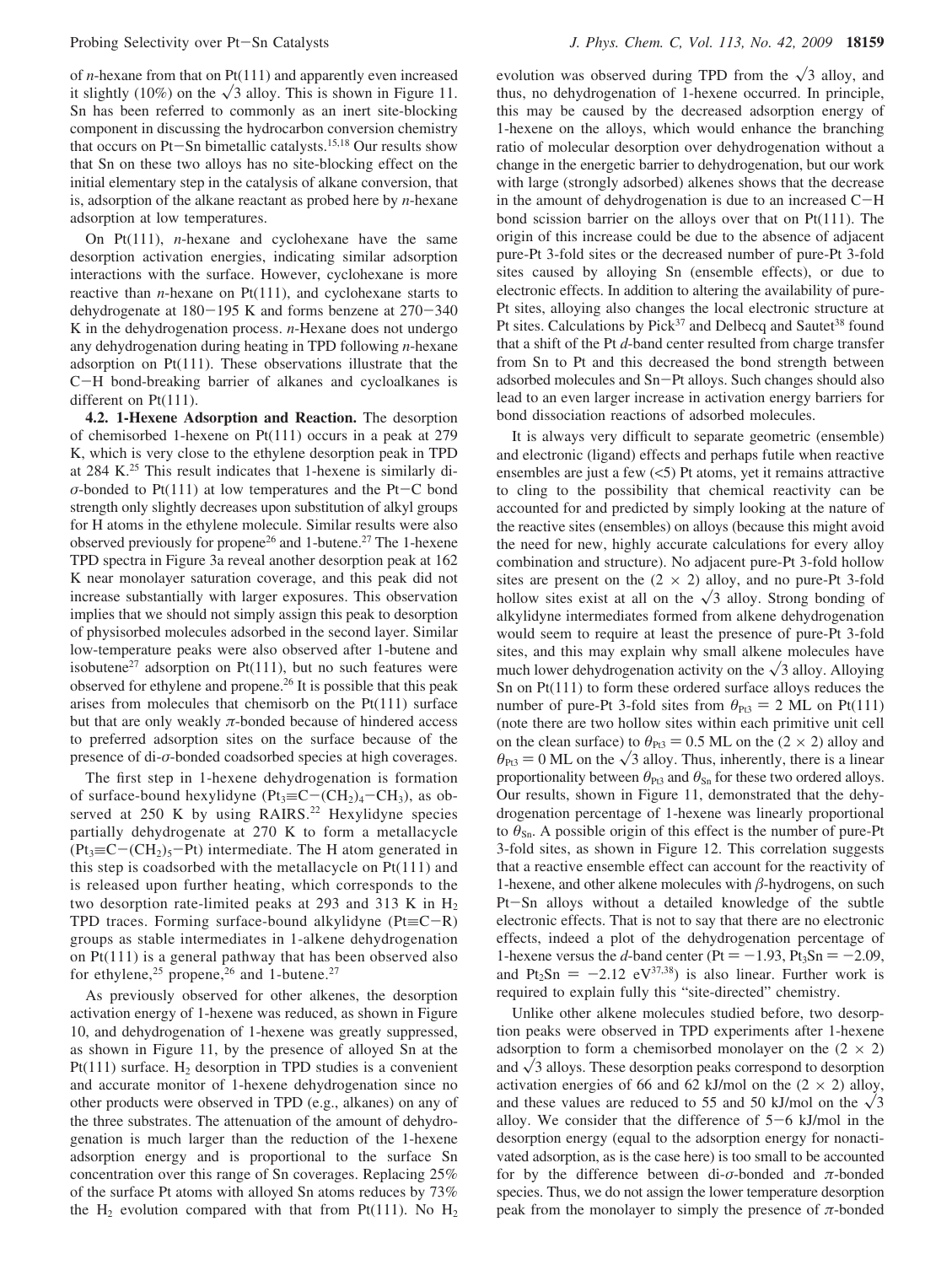

**Figure 12.** Dehydrogenation percentage of 1-hexene increases linearly with the number of pure-Pt 3-fold sites.

1-hexene chemisorbed in the monolayer on both alloys. Since pure-Pt 3-fold, pure-Pt 2-fold, and Pt atop sites have different interactions with adsorbed molecules, we assign this peak to 1-hexene desorption from less-active sites, such as pure-Pt 2-fold, and Pt atop sites that are not typically populated on the clean Pt(111) surface. Particularly, repulsive interactions of the longer alkyl side chain of 1-hexene over that of 1-butene, propene, and especially ethylene may force some 1-hexene to form a di-*σ*-bonded species located on a less-active, or less strongly binding, site.

To the extent that the Pt-Sn alloy phases in our study resemble those catalytically active sites on a working catalyst, such as that reported on by Llorca et al., $17$  our results provide an explanation for the improvement in the catalytic selectivity to 1-hexene in *n*-hexane dehydrogenation with increasing Sn concentration. Decreased 1-hexene dehydrogenation activity on Pt-Sn alloys increases the selectivity for gas-phase 1-hexene production and also increases the catalyst lifetime by reducing carbon buildup due to nonspecific dehydrogenation that gradually poisons the catalyst surface. Weaker 1-hexene chemisorption provides a shorter lifetime of 1-hexene on the catalyst surface and reduces the chance of further nonselective competing reactions.

**4.3. Adsorption and Reaction of 1,5-Hexadiene.** Like butadiene,39 chemisorbed 1,5-hexadiene dehydrogenates completely on Pt(111) during heating in TPD experiments. The thermal desorption peak of 1,5-hexadiene from Pt(111) at 227 K is at a temperature that is much lower than that of chemisorbed 1-hexene and is close to that of chemisorbed 1-hexane. So, it is reasonable that this peak should not be assigned to desorption of chemisorbed 1,5-hexadiene, but its origin is not clear. A similar peak was not observed in TPD studies of butadiene, which is a molecule that should have a more "flat" adsorption geometry than 1,5-hexadiene. We propose that the peak at 227 K arises because of 1,5-hexadiene desorption from second-layer molecules, but those where a significant polarization interaction exists with the Pt(111) surface that exceeds that of most second-layer physisorbed species are completely shielded from the metal surface by molecules in the chemisorbed monolayer.

Alloying Sn into the Pt(111) surface greatly suppressed the dehydrogenation of 1,5-hexadiene compared with that on the clean Pt(111) surface. The H<sub>2</sub> yield from the  $(2 \times 2)$  alloy during heating of the 1,5-hexadiene monolayer is only 30% of that produced from Pt(111), and dehydrogenation is completely blocked on the  $\sqrt{3}$  alloy. This is consistent with a proposal that dehydrogenation of 1,5-hexadiene requires pure-Pt 3-fold hollow sites. However, electronic effects may also be responsible for the increased C-H bond-breaking barrier on the alloys and the relative importance of the two effects cannot be deduced at this time.

The 1,5-hexadiene desorption peak at 373 K from the  $(2 \times$ 2) alloy is broad, which indicates that the molecule has variable interaction energies with the surface; that is, one or both of the  $C=C$  double bonds interacts to varying degrees with the surface because of a variety of adsorption geometries or configurations. The value of  $E<sub>d</sub>$  corresponding to the peak at 373 K on the  $(2)$  $\times$  2) alloy is 96 kJ/mol, which is 8 kJ/mol larger than that of 1,3-butadiene on the same alloy.<sup>39</sup> This  $E_d$  value is 1.5 times that for 1-hexene on the  $(2 \times 2)$  alloy, and this is the same  $E_d$ ratio that was observed between 1,3-butadiene and 1-butene on the  $(2 \times 2)$  alloy. We propose that 1,5-hexadiene desorption in a peak at 373 K is from a chemisorbed state of 1,5-hexadiene in which both  $C=C$  double bonds in the molecule are now di*σ*-bonded to the surface but in a fashion where the carbon atoms are less sp<sup>3</sup>-rehybridized than that on Pt(111). The 1,5-hexadiene desorption peak at 291 K is much larger and narrower than the one at 373 K. This lower temperature peak has  $E_d = 75$  kJ/ mol, and this is only 9 kJ/mol larger than the  $E<sub>d</sub>$  value for 1-hexene chemisorbed on the  $(2 \times 2)$  alloy. This indicates that 1,5-hexadiene desorption in the peak at 291 K is from a chemisorbed state of 1,5-hexadiene in which only one  $C=C$ double bond in the molecule is di-*σ*-bonded to the surface and that the second  $C=C$  double bond in 1,5-hexadiene has only a weak interaction with the surface.

The 1,5-hexadiene desorption peak at 282 K from the  $\sqrt{3}$ alloy is very broad. The desorption activation energy of this peak of 72 kJ/mol is only 17 kJ/mol larger than that of 1-hexene on the same surface. This suggests that the second  $C=C$  double bond in 1,5-hexadiene has only a weak interaction with the  $\sqrt{3}$ alloy surface. This is different behavior than was observed for chemisorbed butadiene, which had a much narrower desorption peak in TPD from the  $\sqrt{3}$  alloy.  $E_d$  for butadiene is 1.5 times that of 1-butene on the  $\sqrt{3}$  alloy. The weak interaction between the second  $C=C$  double bond in 1,5-hexadiene and the alloy surface may be caused by structural limitations. Formation of one di-*σ*-bond to the alloy surface apparently limits the interaction of the second C=C double bond. On the  $\sqrt{3}$  alloy, the 1,5-hexadiene desorption peak at 196 K has the same *E*<sup>d</sup> value as that for the 1-hexene TPD peak obtained at saturation coverage. This indicates that 1,5-hexadiene desorbing in this peak was only interacting with the  $\sqrt{3}$  alloy via one C=C double bond, and the second  $C=C$  double bond had no appreciable interaction with the surface.

During heating in TPD of a 1,3-cyclohexadiene monolayer on both the  $(2 \times 2)$  and the  $\sqrt{3}$  alloy, 1,3-cyclohexadiene completely dehydrogenates to evolve gas phase benzene and  $H<sub>2</sub>$ .<sup>28</sup> Herein, we have shown that 1,5-hexadiene only partially dehydrogenated to liberate H<sub>2</sub> on the  $(2 \times 2)$  alloy, and it reversibly chemisorbed on the  $\sqrt{3}$  alloy. No gas-phase benzene was produced; that is, no cyclization of 1,5-hexadiene was detected on either of these two alloys. These observations indicate that the activation barrier to forming new  $C-C$  bonds is higher than the 1,5-hexadiene desorption barrier on both alloys and is also higher than the C-H bond-breaking barrier on the  $(2 \times 2)$  alloy. Dehydrogenation of 1,3-cyclohexadiene evidently allows facile transformation to a benzene product, without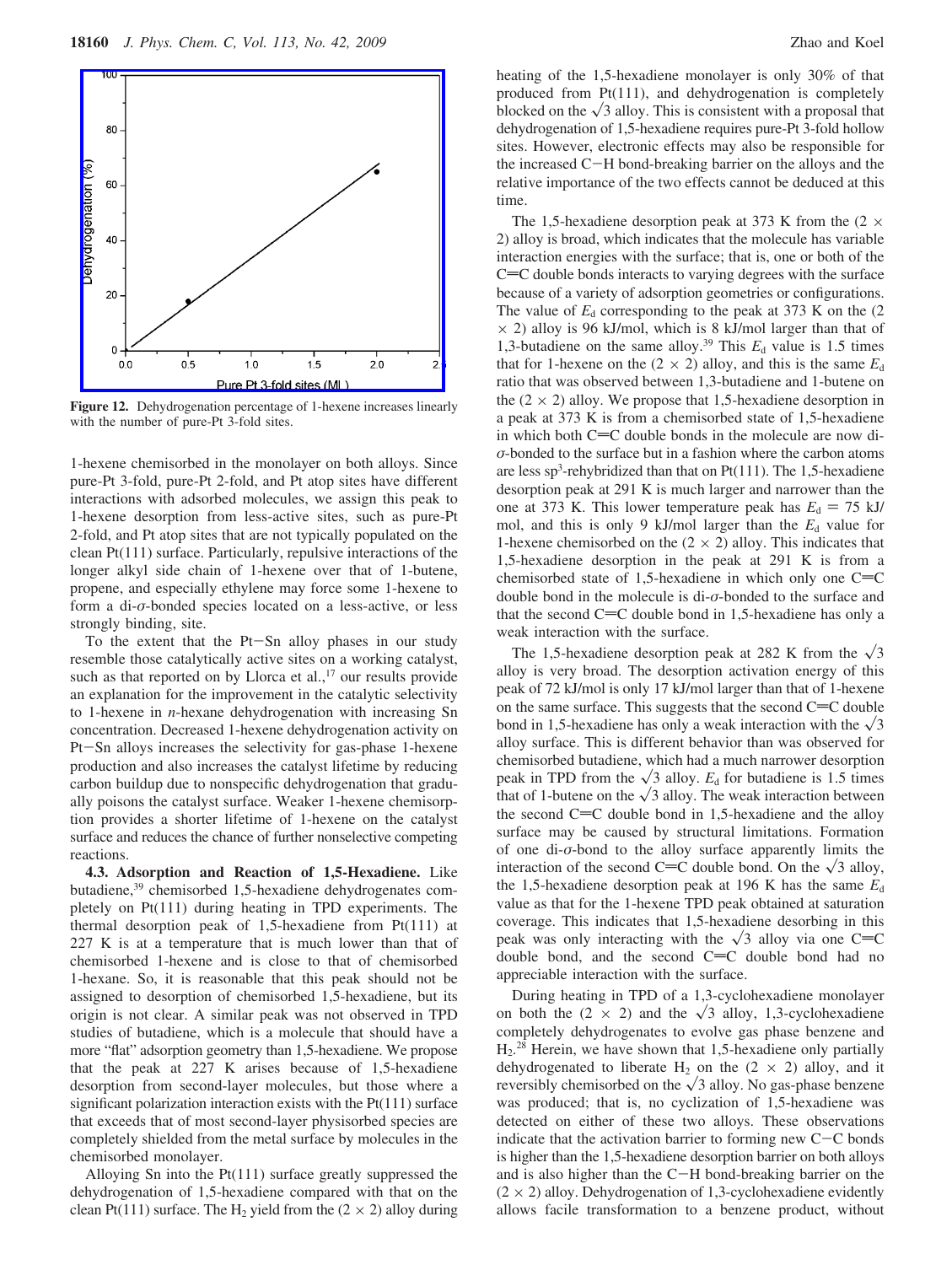having to surmount the higher energy C-C bond-forming barrier required for producing benzene from 1,5-hexadiene. Dehydrogenation of 1,5-hexadiene leads to unreactive "dead end" alkylidyne species that subsequently cannot be dehydrogenated further to produce benzene.

**4.4. Influence of the Degree of Unsaturation in Linear C6 Molecules on Adsorption and Reaction on Sn/Pt(111) Alloys.** Figure 10 summarizes the molecular desorption temperatures and corresponding desorption activation energies  $E_d$  of *n*-hexane, 1-hexene, and 1,5-hexadiene. An  $E<sub>d</sub>$  value for 1,5-hexadiene on Pt(111) was estimated to be between an upper limit suggested by using two times the  $E<sub>d</sub>$  value of 1-hexene, which assumes that 1,5-hexadiene is tetra- $\sigma$ -bonded to Pt(111), and a lower limit obtained by using the measured result of 1.5 times the  $E<sub>d</sub>$ value of 1-hexene on the  $(2 \times 2)$  alloy, which assumes that each  $\pi$ -bond in the gas-phase 1,5-hexadiene molecule only interacts with Pt(111) as strongly as on the  $(2 \times 2)$  alloy. Just as was observed for 1-butane,<sup>23</sup> the *n*-hexane desorption peak temperature decreased linearly with increased Sn concentration to  $0.33$ . UPS spectra of these alloys<sup>40</sup> show only small changes in the Pt valence band and a change in the work function compared with that on  $Pt(111)$ . Alkanes form only weak dispersion or H-bonding interactions with the surface, probing the polarizability of the surface and showing only a weak dependence on the surface Sn concentration that appears to be proportional to the amount of Sn in this range. This is not the behavior observed, however, for 1-hexene, and a relatively larger effect on its adsorption energy was observed upon forming the  $\sqrt{3}$  alloy. Such a change is consistent with that seen for all of the alkenes studied previously.<sup>25-27</sup> The effect of alloying Sn into the Pt(111) surface to form the  $(2 \times 2)$  alloy only decreases the adsorption energy of 1-hexene about the same amount as that for *n*-hexane. This means that the sites necessary for strong alkene chemisorption are not strongly affected by this alloying. However, in changing from the  $(2 \times 2)$  to  $\sqrt{3}$  alloy structure, a larger effect on the 1-hexene adsorption energy occurred than would have been expected from the effects of simply adding additional Sn atoms in the alloy. We can associate this change as arising from the loss of pure-Pt 3-fold hollow sites on the  $\sqrt{3}$  alloy and their importance in strongly chemisorbing alkenes.

On the  $\sqrt{3}$  alloy, the small difference between the  $E_d$  values of 1,5-hexadiene and those of 1-hexene in Figure 10 indicates that 1,5-hexadiene did not form a tetra-*σ*-bonded adsorption complex as it does on Pt(111). Whether or not this bonding geometry exists on the  $(2 \times 2)$  alloy is not clear, because this species may not desorb molecularly in TPD but rather dehydrogenate. The decrease in  $E_d$  observed for 1,5-hexadiene upon changing from the (2  $\times$  2) to  $\sqrt{3}$  alloy was larger than that for 1-hexene.

Alloying Sn into the Pt(111) surface decreased the adsorption energies of all three molecules. Addition of  $\theta_{\text{Sn}} = 0.25$  ML and formation of the  $(2 \times 2)$  alloy affected all three molecules similarly, independent of the degree of unsaturation, specifically the number of  $C=C$  bonds, in the molecule. However, the effect of forming the  $\sqrt{3}$  alloy by the addition of  $\theta_{\text{Sn}} = 0.33$  ML depended on the degree of unsaturation in the molecule. Increased numbers of  $C=C$  double bonds in linear  $C_6$  hydrocarbons caused an increasing influence on adsorption energies when changing the surface from a  $(2 \times 2)$  to a  $\sqrt{3}$  alloy.

Figure 11 summarizes the saturation coverage and amount of dehydrogenation for *n*-hexane, 1-hexene, and 1,5-hexadiene on the surfaces investigated. The monolayer saturation coverage decreases with an increased number of  $C=C$  double bonds in these three linear  $C_6$  hydrocarbons on both Pt(111) and the (2)

 $\times$  2) alloy. However, on the  $\sqrt{3}$  alloy, the monolayer coverage of 1-hexene and 1,5-hexadiene are the same and smaller than that of 1-hexane. Also, we note that, for any given molecule, alloying Sn to the surface over this range does not decrease the monolayer saturation coverage of that molecule, as might have been expected from a simplistic site-blocking argument, and is even increased (especially for 1,5-hexadiene) on the  $\sqrt{3}$  alloy. Such observations were also made in previous studies of other alkane and alkene molecules.23,26,27 We explain the decrease in the monolayer coverage with an increased number of  $C=C$ double bonds in these molecules on Pt(111) and the  $(2 \times 2)$ alloy as arising from the constraints on the strong specific bonding interactions that must occur at specific sites to enable strong chemisorption bonding and the increased difficulty of satisfying these constraints at high coverages. That is, more  $C=C$  double bonds in the molecule will lead to a lower density in the adsorbed monolayer because even though "Pt area" is still available at high coverages, that is, the molecules are not close-packed in two dimensions, this Pt area does not contain enough space to accommodate another molecule coordinated with the  $C=C$  double bond located at the specific site required for strong chemisorption. The increase in the monolayer coverage of all of these molecules, especially 1,5-hexadiene, on the  $\sqrt{3}$  alloy is explained as arising from a small relaxation of the bonding geometry/site requirements that result from weaker bonding interactions between the molecules and the  $\sqrt{3}$  alloy surface.

Figure 11 also shows the amount of dehydrogenation of these hydrocarbons that occurs during TPD obtained at monolayer coverages on the surfaces investigated. *n*-Hexane is reversibly adsorbed on all three surfaces under UHV conditions, and no decomposition was detected during TPD. The greater reactivity of 1-hexene over that of *n*-hexane and the increased percentage of dehydrogenation of 1,5-hexadiene over that of 1-hexene on Pt(111) and the (2  $\times$  2) alloy illustrates the increased reactivity on these surfaces that occurs with an increasing number of  $C=C$ double bonds in hydrocarbon adsorbates. The decomposition of all three of these linear  $C_6$  hydrocarbons was eliminated on the  $\sqrt{3}$ -alloy surface. We explained (in section 4.2. using Figure 12) that this change could be accounted for by the loss of pure-Pt 3-fold hollow sites on the  $\sqrt{3}$  alloy and their importance in activating the C-H bond breaking required for dehydrogenation. In the particular case of 1-hexene, there is a linear relationship between the amount of dehydrogenation and the number of pure-Pt 3-fold hollow sites available at the surface. 1,5-hexadiene is slightly more reactive on the  $(2 \times 2)$  alloy than would be expected on this basis alone.

#### **5. Conclusions**

Chemisorption and reactivity studies were carried out to probe how the degree of unsaturation affects the adsorption energy and reactivity of linear  $C_6$  hydrocarbons on Pt and Pt-Sn alloys. On Pt(111), increasing the number of  $C=C$  double bonds in the molecule led to a large increase in the adsorption energy and reactivity of linear C<sub>6</sub> hydrocarbons. *n*-Hexane adsorbed reversibly on Pt(111), but 1,5-hexadiene completely decomposed on Pt(111) to liberate  $H_2$  and produce surface carbon upon heating in TPD measurements. For 1-hexene, which is chemisorbed in a di- $\sigma$ -bonding geometry on Pt $(111)$  at low temperature, 65% of the adsorbed monolayer decomposed upon heating in TPD. Our investigations then revealed how these strong effects were altered by the presence of alloyed Sn at the Pt(111) surface. In particular, two ordered alloys were utilized,  $Pt(111)$ and two ordered surface alloys, a  $(2 \times 2)$ -Sn/Pt(111) surface